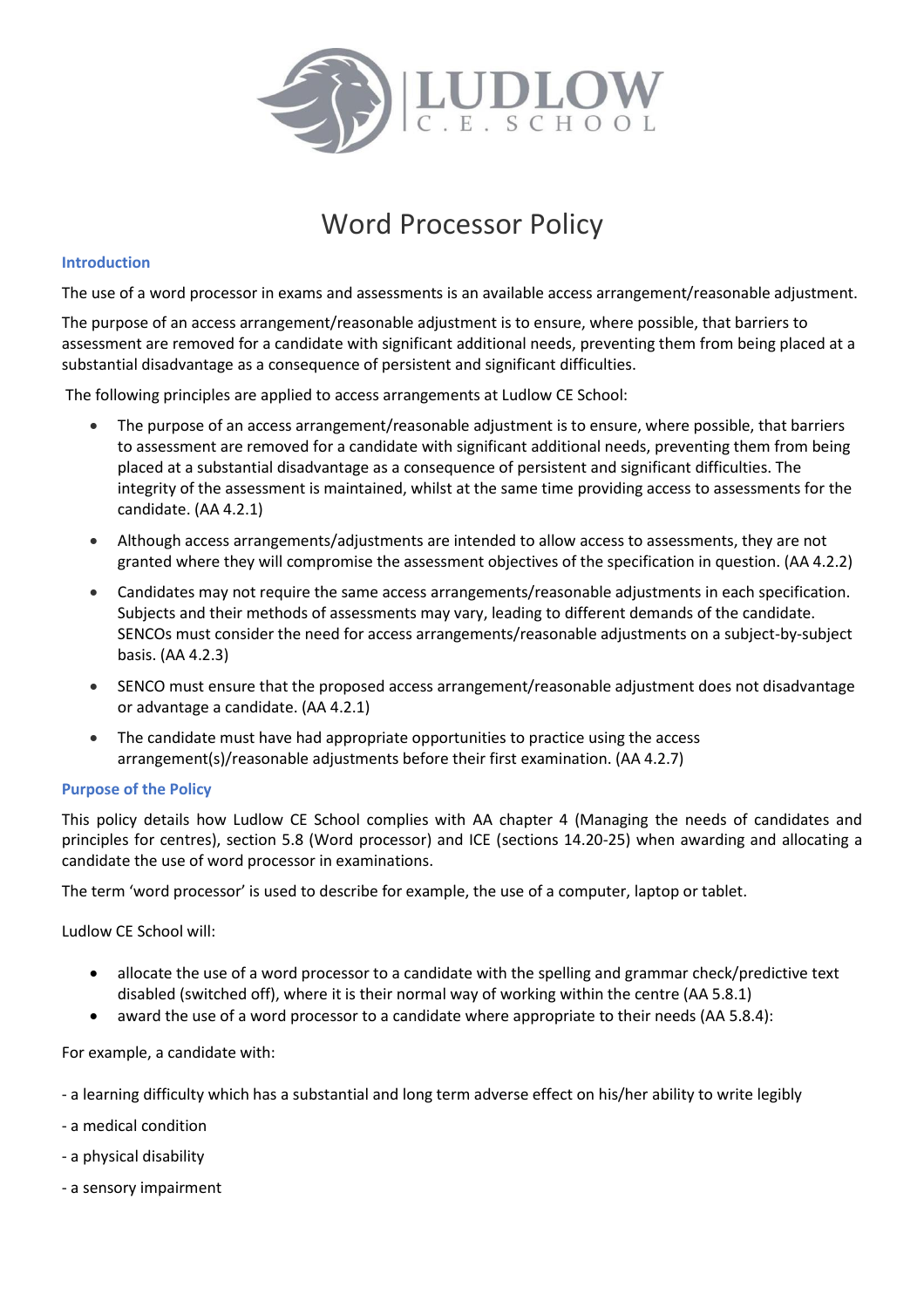- planning and organisational problems when writing by hand
- poor handwriting
	- only permit the use of a word processor where the integrity of the assessment can be maintained (AA 4.2.1)
	- not grant the use of a word processor where it will compromise the assessment objectives of the specification in question (AA 4.2.2)
	- consider on a subject-by-subject basis if the candidate will need to use a word processor in each specification (AA 4.2.3)
	- process access arrangements/reasonable adjustments at the start of the course, or as soon as practicable having firmly established a picture of need and normal way of working, ensuring arrangements are always approved before an examination or assessment (AA 4.2.4)
	- provide the use of word processors to candidates in non-examination assessment components as standard practice, unless prohibited by the specification (AA 5.8.2)

Ludlow CE School will not:

 simply grant the use of a word processor to a candidate because they now want to type rather than write in examinations or can work faster on a keyboard, or because they use a laptop at home (AA 5.8.4)

## **Exceptions**

The only exceptions to the above where the use of a word processor would be considered for a candidate, would be:

- in the event of a temporary injury or impairment, or a diagnosis of a disability or manifestation of an impairment relating to an existing disability arising after the start of the course (AA 4.2.4)
- where the curriculum is delivered electronically and the centre provides word processors to all candidates (AA 5.8.4)

## **Arrangements at the time of the assessment for the use of a word processor**

A candidate using a word processor is accommodated as follows:

In a separate room to the main cohort.

In compliance with the regulations, Ludlow CE School:

- **•** provides a word processor with the spelling and grammar check facility/predictive text disabled (switched off) unless an awarding body's specification says otherwise (ICE 14.20)
- (where a candidate is to be seated with the main cohort without the use of a power point) checks the battery capacity of the word processor before the candidate's exam to ensure that the battery is sufficiently charged for the entire duration of the exam (ICE 14.21)
- ensures the candidate is reminded to ensure that their centre number, candidate number and the unit/component code appear on each page as a header or footer e.g. 12345/8001 – 6391/01 (ICE 14.22)
- if a candidate is using a software application that does not allow for the insertion of a header or footer, once the candidate has completed the examination and printed off their typed script, they are instructed to handwrite their details as a header or footer; the candidate is supervised throughout this process to ensure that they are solely performing this task and not re-reading their answers or amending their work in any way (ICE 14.22)
- ensures the candidate understands that each page of the typed script must be numbered, e.g. page 1 of 6 (ICE 14.23)
- ensures the candidate is reminded to save their work at regular intervals (or where possible, an IT technician will set up 'autosave' on each laptop/table to ensure that if there is a complication or technical issue, the candidate's work is not lost) (ICE14.24)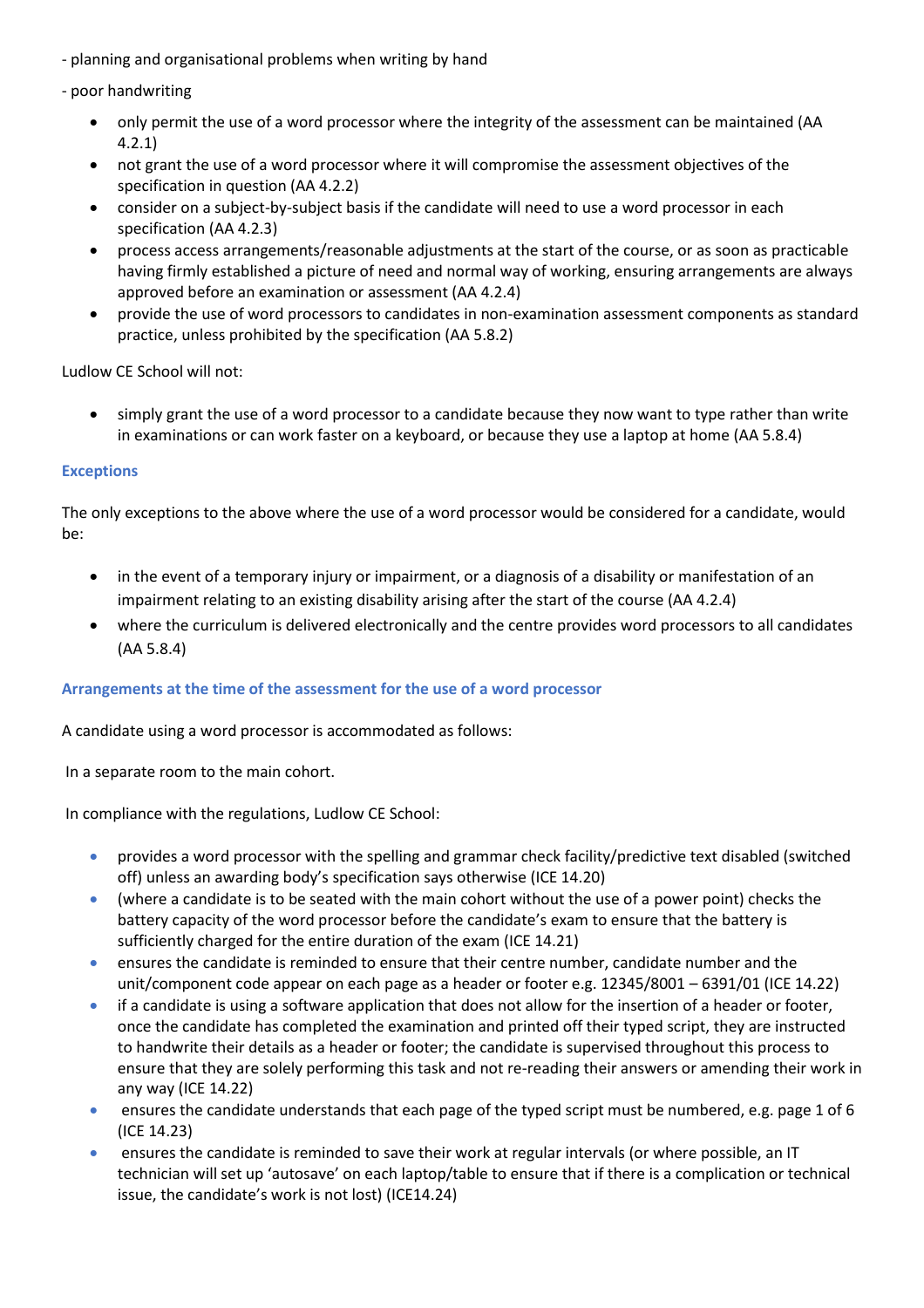instructs the candidate to use a minimum of 12pt font and double spacing to make marking easier for examiners (ICE 14.24)

Ludlow CE School will ensure the word processor (ICE 14.25):

- is only used in a way that ensures a candidate's script is produced under secure conditions
- ensure the word processor is not used to perform skills which are being assessed
- ensure the word processor is not connected to an intranet or any other means of communication
- is in good working order at the time of the exam
- is accommodated in such a way that other candidates are not disturbed and cannot read the screen
- is used as a typewriter, not as a database, although standard formatting software is acceptable and is not connected to an intranet or any other means of communication
- is cleared of any previously stored data and does not give the candidate access to other applications, such as a calculator (where prohibited in the examination), spreadsheets etc.
- does not include graphic packages or computer-aided design software, unless permission has been given to use these
- does not have any predictive text software or an automatic spelling and grammar check enabled, unless the candidate has been permitted a scribe or is using speech recognition technology (a scribe cover sheet must be completed), or the awarding body's specification permits the use of automatic spell checking
- does not include speech recognition technology unless the candidate has permission to use a scribe or relevant software
- is not used on the candidate's behalf by a third party, unless the candidate has permission to use a scribe

## **Portable storage medium**

## (ICE 14.25)

Ludlow CE School will ensure that any portable storage medium (e.g. a memory stick) used

- is provided by the centre
- is cleared of any previously stored data

## **Printing the script after the exam is over**

(ICE 14.25)

The centre will ensure

- the word processor is either connected to a printer so that a script can be printed off, or have the facility to print from a portable storage medium
- the candidate is present to verify that the work printed is their own
- a word processed script is attached to any answer booklet which contains some of the answers
- where an awarding body requires a cover sheet to be completed, this is included with the candidate's typed script (according to the relevant awarding body's instructions)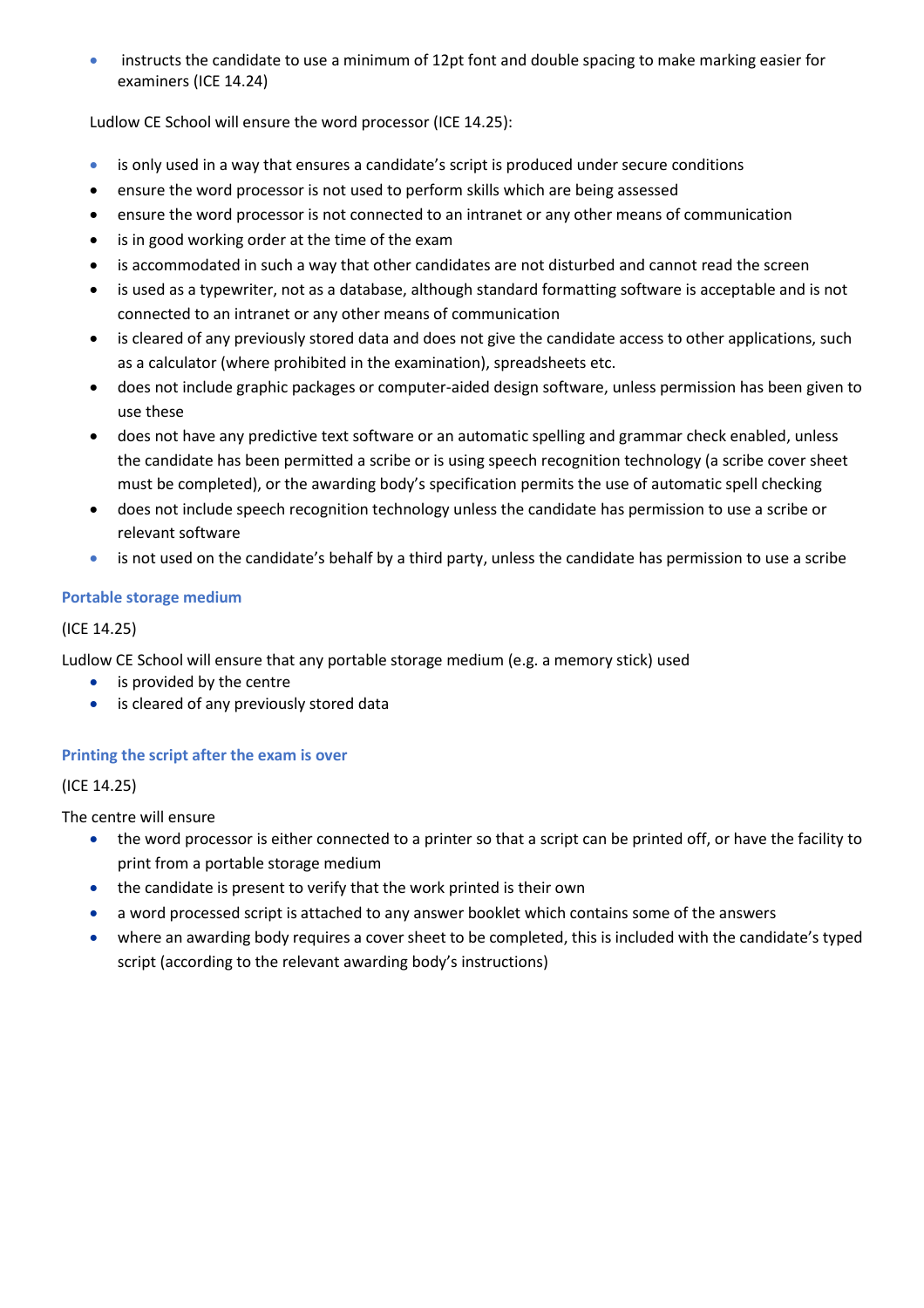#### **LUDLOW CE SCHOOL WORD PROCESSOR STATEMENT**

JCQ regulations (Access Arrangements and Reasonable Adjustments, section 5.8) state: A member of the centre's Senior Leadership Team must produce a statement for inspection purposes which details the criteria the centre uses to award and allocate word processors for examinations.

Ludlow CE School confirms the normal way of working in examinations is

 candidates handwrite responses on their examination scripts (an exception to this is where a candidate may have an approved access arrangement in place, for example the use of a scribe/speech recognition technology)

Ludlow CE School criteria for awarding and allocating word processors for examinations:

- Permission to use a word processor in examinations cannot be granted because a candidate wants to type rather than write examinations, or can work faster on a keyboard, or uses a laptop at home.
- The use of a word processor must reflect the candidate's normal way of working within the centre.
- The spelling and grammar check facility / predictive text will be disabled / switched off, unless the candidate qualifies for a scribe.
- A candidate may be awarded/allocated the use of a word processor in exams where the candidate has a firmly established need, and by not being awarded a word processor would be at a substantial disadvantage to other candidates.

For example, where a candidate has:

 a learning difficulty which has a substantial and long-term adverse effect on their ability to write clearly and coherently

- a medical condition
- a physical disability
- a sensory impairment

 planning and organisational problems when writing by hand, including the need to proof-read and edit work

poor handwriting, including physical strain.

The only exception to the above, where the use of a word processor may be considered for a candidate would be

- on a temporary basis as a consequence of a temporary injury at the time of the assessment
- where a subject within the curriculum is delivered electronically and the centre provides word processors to all candidates

## **Working practice**

- Teachers will trial the use of a WP and report to the AA Assessor if the trial has improved the quality / quantity / accuracy of the student's work and, therefore, the provision of a WP will become the student's Normal Way of Working (NWW)
- It is the responsibility of the class teacher to facilitate the effective provision of a laptop / computer in class for use as an AA, or due to a temporary injury
- The provision of a WP is for use in extended writing / assessments / class tests and internal / external exams, as required on a subject by subject basis
- Students who have a Computer Reader as their NWW / AA (or are trialling this arrangement), should be provided with a laptop\* / computer\* and headphones\*
- After trial is found to be successful, the AA Assessor will then confirm with the Exams Officer the students requiring WPs, and the Exams Officer will make provision for the arrangements

\*COVID-19 procedure: Exams Officer to work within the Risk Assessment and check if the following precautions need to be taken at the time of each examination:

All computer equipment / headphones used (own headphones advised) must be wiped to sanitise by the user, before and after use, with appropriate levels of adult supervision.